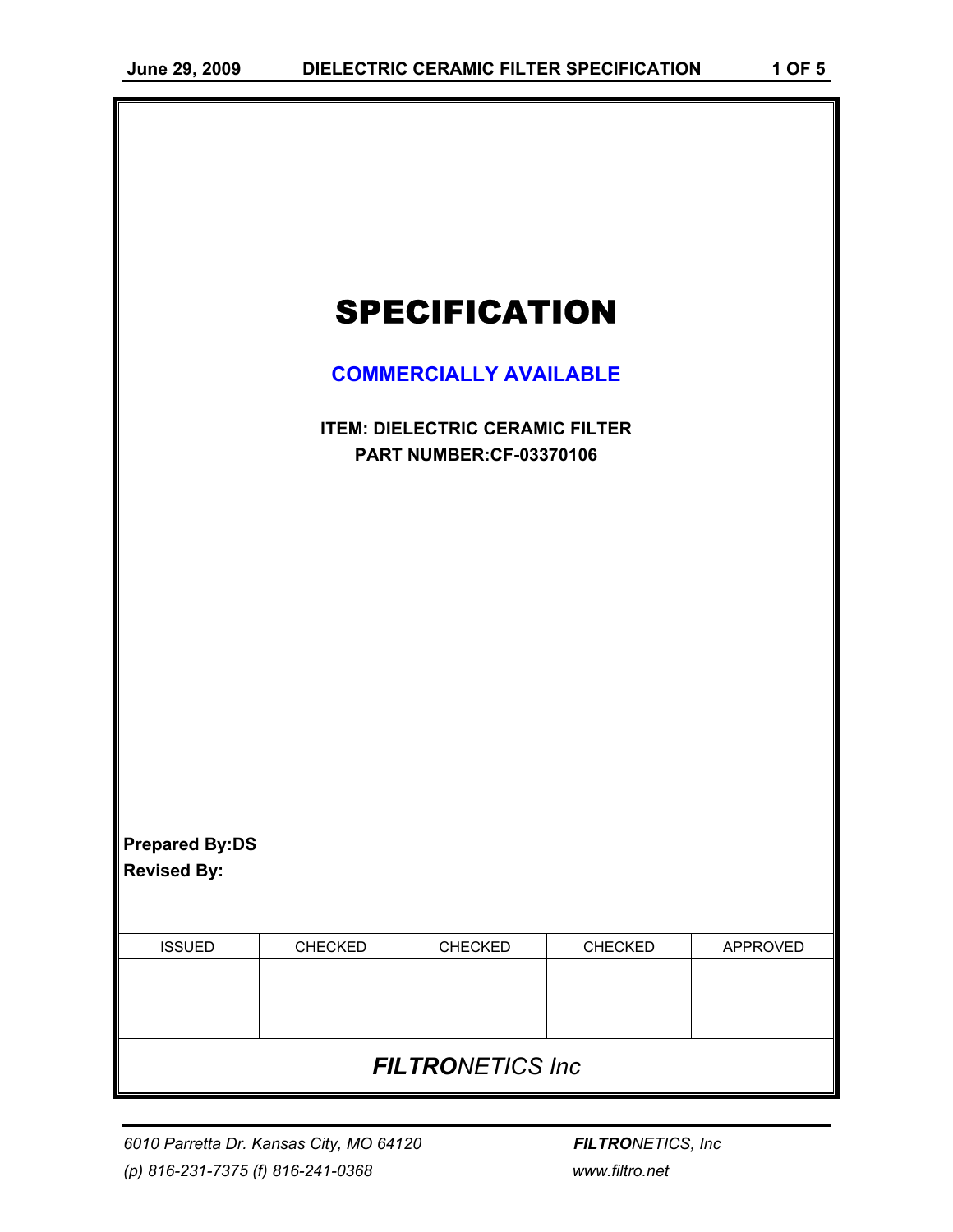## **1. APPLICATION**

THIS SPECIFICATION APPLIES TO BAND PASS FILTER USING DIELECTRIC RESONATORS.

## **2. PART NUMBER**

| <b>PART NO</b>   | CF-03370106         |
|------------------|---------------------|
| <b>PACKAGING</b> | <b>PLASTIC TRAY</b> |

## **3. SPECIFICATIONS**

| <b>NO</b>      | <b>ITEMS</b>                       | Ref. | <b>SPECIFICATION</b>      |  |
|----------------|------------------------------------|------|---------------------------|--|
| 1              | <b>Center Frequency (Fo)</b>       |      | 337.92 MHz                |  |
| $\mathbf{2}$   | Pass Band Width (=PB)              |      | Fo $+/-4$ Mhz             |  |
| 3              | <b>Insertion Loss</b><br>IN PB     | ٠    | 5.0 dB Max                |  |
| 4              | <b>Ripple</b><br>IN PB             | ٠    | $1.0$ dB Max              |  |
| 5              | <b>1dB Band Width</b>              |      | 10MHz Min                 |  |
| 6              | <b>50dB Band Width</b>             |      | <b>35MHz Max</b>          |  |
| $\overline{7}$ | <b>Return Loss</b><br>IN PB        |      | 13 dB Min                 |  |
| 8              | <b>Impedance</b>                   | ٠    | 50 $\Omega$               |  |
| 9              | <b>Maximum Input Power</b>         | ٠    | 1 W (+30dBm)              |  |
| 10             | <b>Operating Temperature Range</b> |      | $-40 \sim +85$ degree(°C) |  |



#### **S21 LOG MAG NETWORK ANALYZER S11 LOG MAG NETWORK ANALYZER**

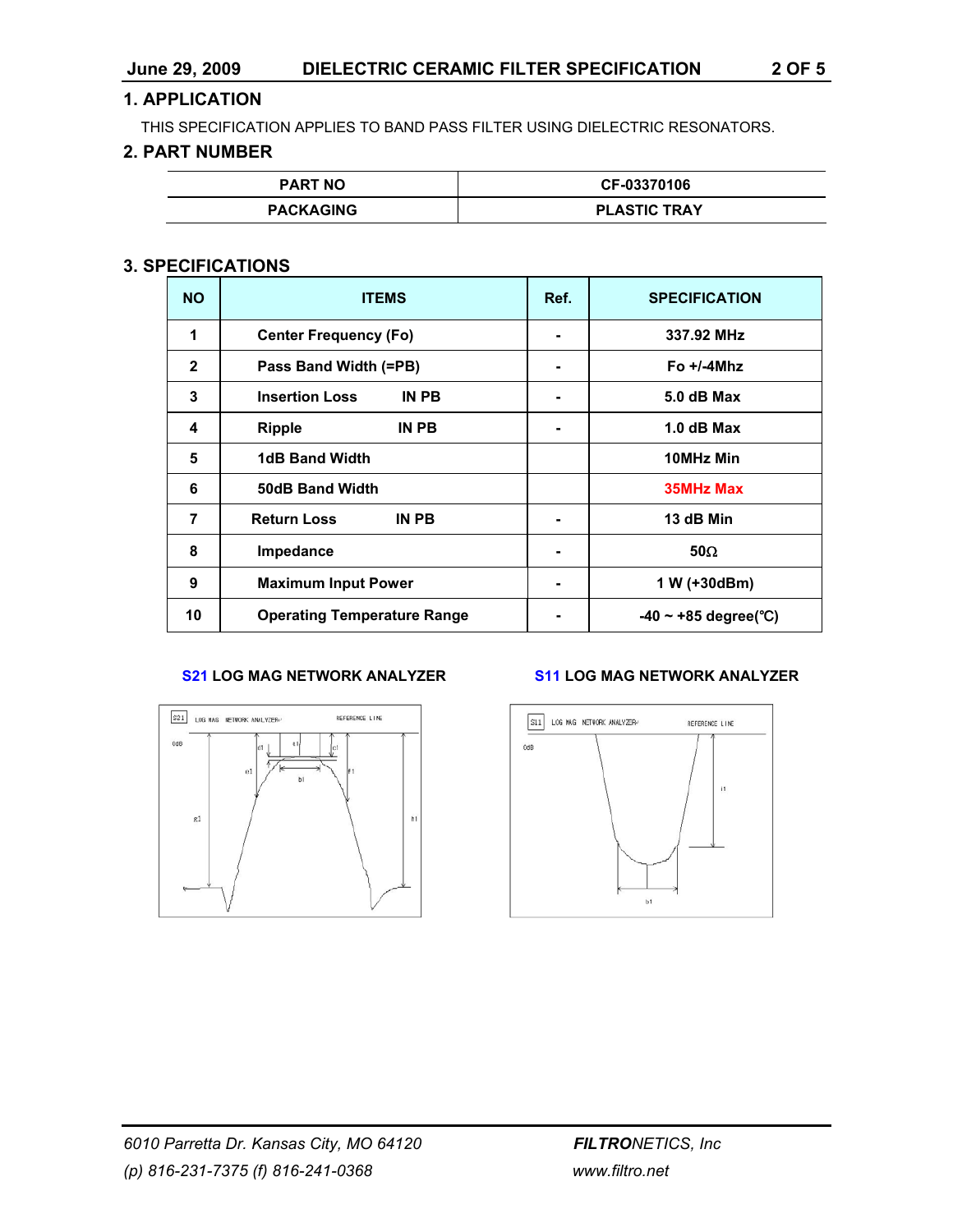### **4. DIMENSIONS**



| <b>MATERIAL SPECIFICATION</b><br><b>PCB</b>                             | <b>MARKING</b><br>Part No CF-03370106 |  |
|-------------------------------------------------------------------------|---------------------------------------|--|
| <b>MATERIAL: FR4</b><br><b>TERMINALS: Au PLATED</b><br>2)               | Filtronetics, Inc.<br>Date Code       |  |
| <b>METAL CASE</b><br>2                                                  | UNIT: MM                              |  |
| MATERIAL: Sn OR Ni PLATED<br>1)                                         | TOLERANCE: +/-0.5MM                   |  |
| <b>RESONATOR</b><br>$\mathcal{F}$                                       | IN/OUT LAND: +/-0.3MM                 |  |
| COATING MATERIAL: Ag<br>$\left( \right)$<br><b>ROHS Compliant</b><br>4. |                                       |  |

#### **CAUTIONS:**

- 1. When handling products, be careful not to damage the outer-electrode.
- 2. When handling products, be careful not to touch the outer-electrode with bare hands or solderability is reduced.
- 3. Do not apply excessive pressure or shock to product in handling or in transportation or damage to the ceramic filters may result.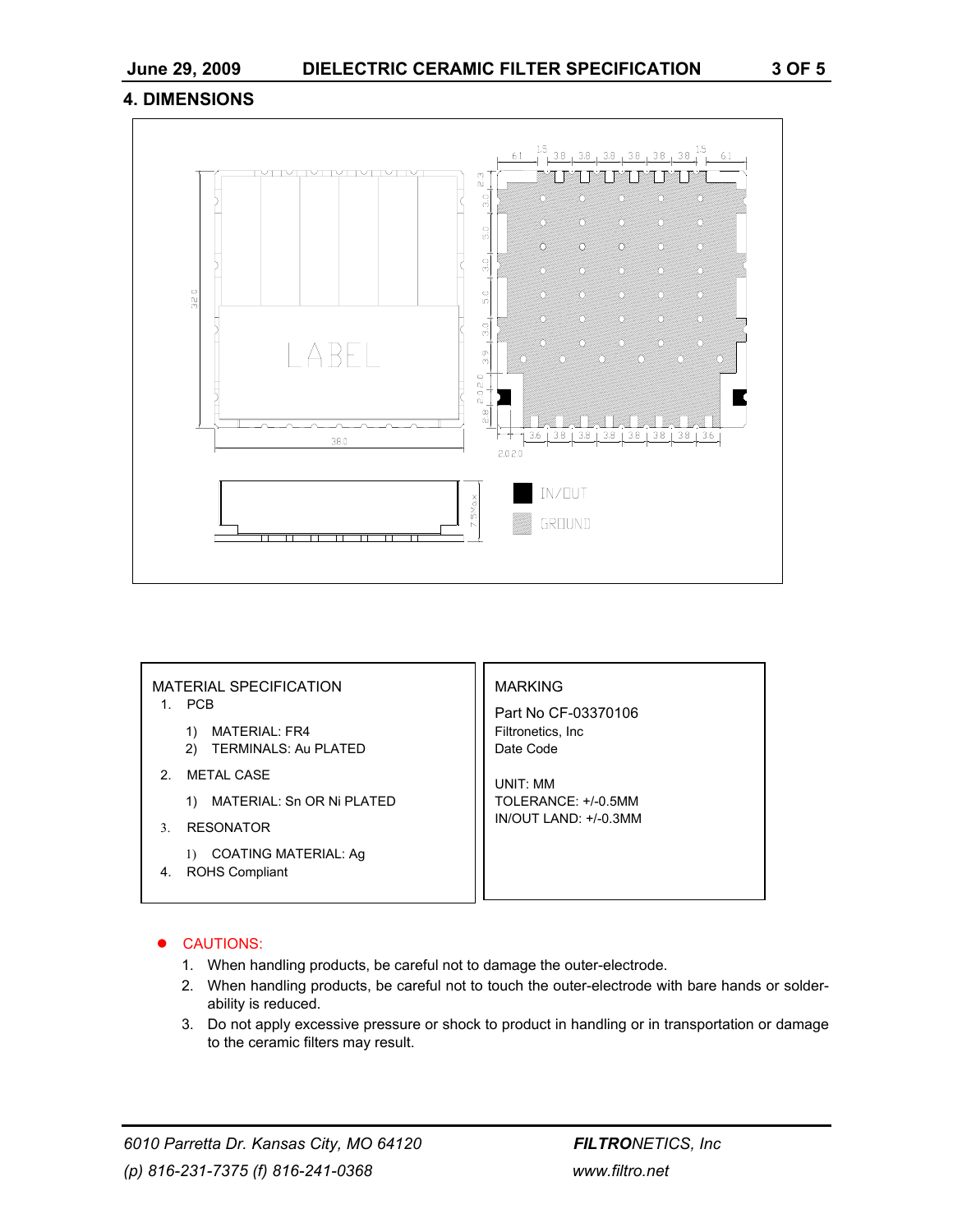#### **5. GRAPHS**

#### **S21 vs. S11 (INSERTION LOSS, RETURN LOSS, V.S.W.R, SMITH CHART)**